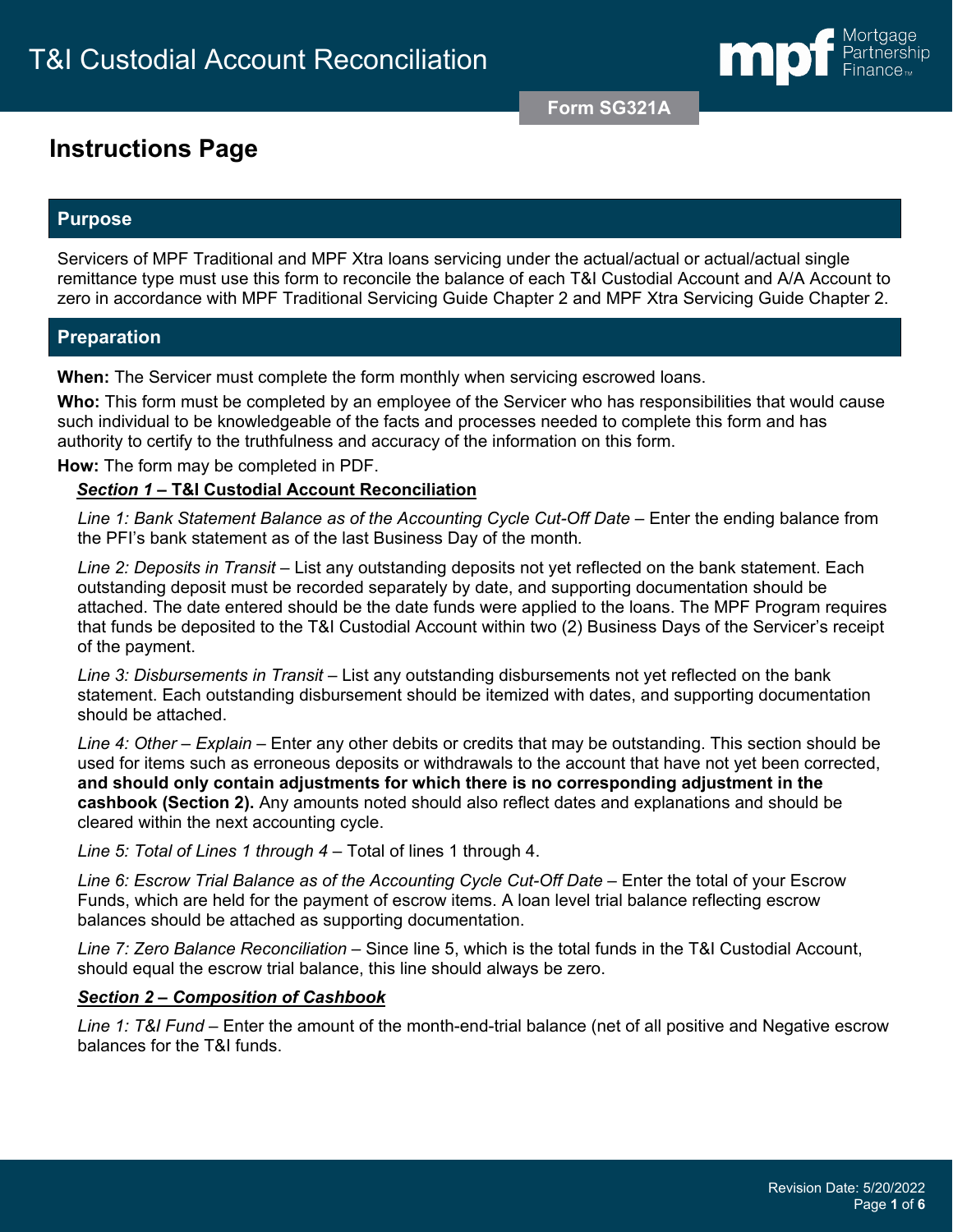*Line 2: Advances to Cover Overdrafts –* If applicable, enter the amount of the month-end balance of any advances the Servicer made to cover escrow account overdrafts (all negative escrow balances).

*Line 3: Insurance Loss Drafts –* If applicable, enter the amount of the month-end balance of any insurance loss drafts the servicer is holding (Any entry to this line must be broken down at the loan level in section 3).

*Line 4: Unapplied Funds Pending Use* – If applicable, enter the amount of the month-end balance of any unapplied funds (partial payments, etc.) the Servicer is holding.

*Line 5: Buydown Funds* – If applicable, enter the amount of any lender buydown (P&I) funds the servicer is holding as of the cutoff date for the reconciliation period.

*Line 6: Other (Explain)* – If applicable, enter the amount of any funds tied to the T&I cashbook that the Servicer is holding that do not fall into any of the previous categories (Any entry to this line must be broken down at the loan level in Section 3).

*Line 7: Total (Must Equal Line 6, Section 1)* – Enter the total of lines 1 through 6 on line 7.

### *Section 3 – Explanation of Line Items in Section 2*

#### *Insurance Loss Draft (Line 3, Section 2) – If you entered an amount in this field, you must either:*

- Enter the aggregate total for all insurance loss drafts that are six or fewer months old as a single line item, showing the number of mortgages under the "MPF Loan Number" column and the total dollar amount under "Amount" column; or
- For insurance loss drafts that are seven or more months old, itemize each mortgage involved, showing the MPF Loan Number, the age of the loss draft (in months), the amount of the draft, and the reason that the funds have not been disbursed.

#### *Unapplied Funds Pending Use (Line 4, Section 2) – If you entered an amount in this field, you must:*

• Provide the most current report that reflects the aging, identification of funds (why they're being held) and actions taken to resolve the dispositioning of funds (prior to 90 days of aging)

### *Other (Line 6, Section 2) – If you entered an amount in this field, you must:*

• Provide supporting documentation for items listed in this area

### **Attachments:** The completed form must be accompanied by:

- $\circ$  T&I Custodial Account Bank Statement (if servicing escrowed loans) for the month the reconciliation is being completed.
- $\circ$  Last page of the Trial Balance showing the totals
- o Supporting document for any adjustments or items listed under "other" for Section 1 or Section 2
- o Proof of advances to cover overdrafts
- $\circ$  Support of any unapplied suspense funds showing they are appropriately and timely handled, and that the funds are held in the appropriate custodial account.

### **Submission**

**When:** The Servicer should retain the completed form and supporting documentation in their files.

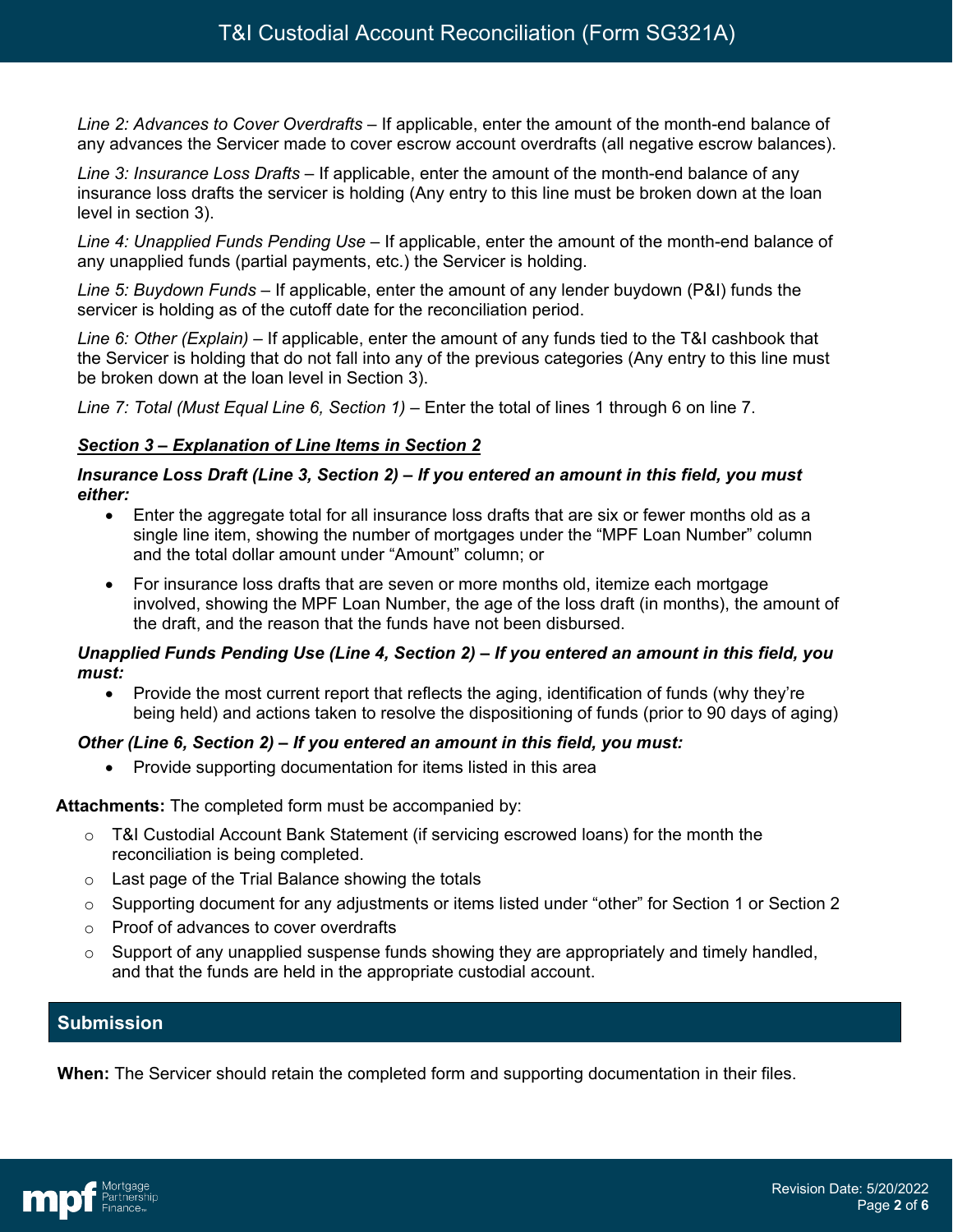**How:** Email the completed form and supporting documentation upon request to [MPFLoanAccounting@fhlbc.com.](mailto:MPFLoanAccounting@fhlbc.com)

**To Whom:** The completed form and supporting documentation must be submitted upon request to the MPF Loan Accounting Department.

The Servicer should retain a copy of the completed form and supporting documentation for their own records.

### **Assistance**

Please email MPF Loan Accounting at **MPFLoanAccouting@fhlbc.com** for any questions or assistance needed in completing the form.

### **Helpful Hints**

- MPF Loan Accounting will perform an annual review of the Custodial Account Reconciliations and will request this form along with any attachments and supporting documentation.
- Any unreconciled items must be cleared within 60 days.

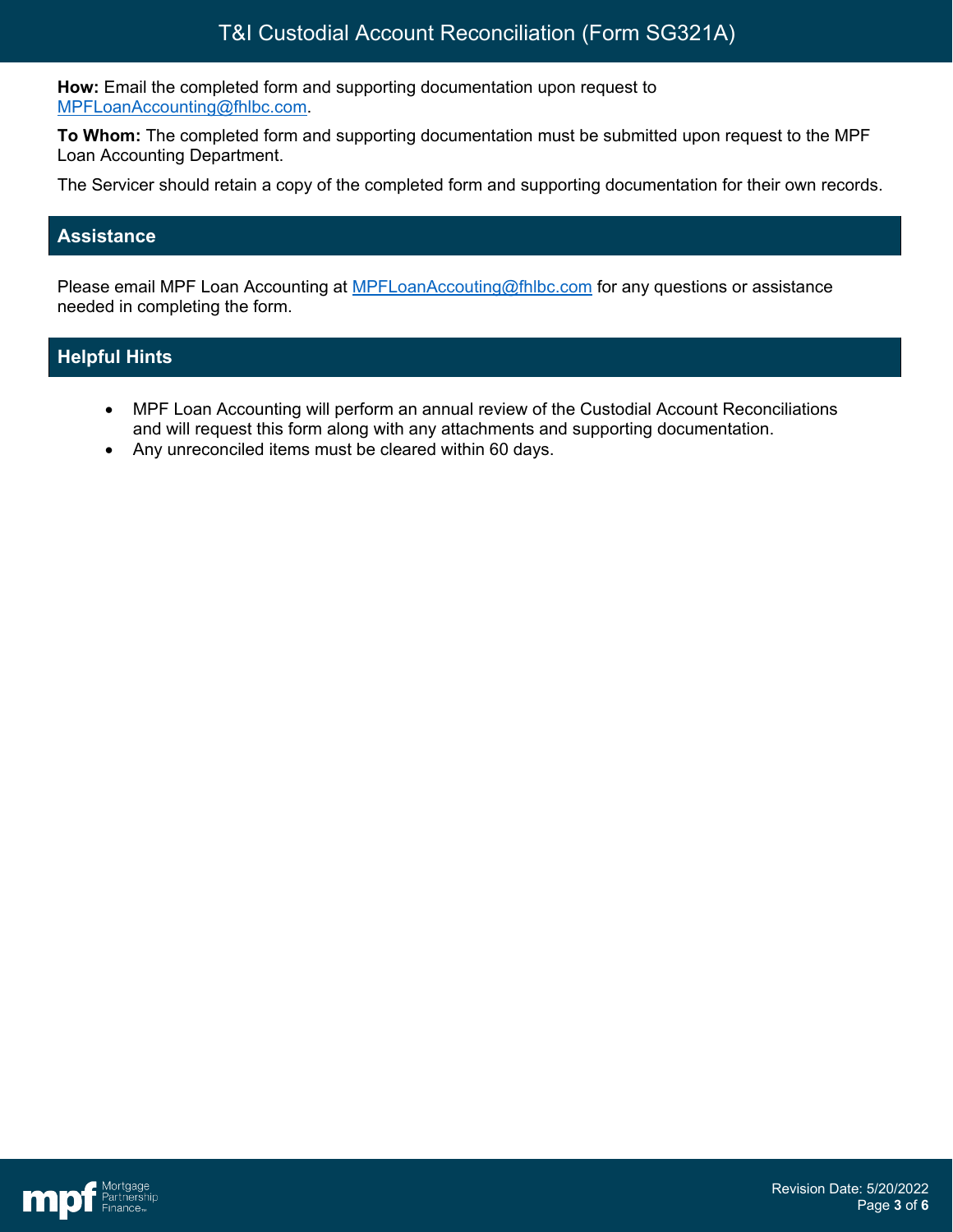# T&I Custodial Account Reconciliation (Form SG321A)

| <b>PFI/Servicer Information</b>                   |                 |                             |  |  |
|---------------------------------------------------|-----------------|-----------------------------|--|--|
| PFI Number:                                       |                 | Servicer Name:              |  |  |
| <b>Product Information</b>                        |                 |                             |  |  |
| Choose one of each category per form:<br>Product: | MPF Traditional | MPF Xtra                    |  |  |
| Remittance Type:                                  | Actual/Actual   | <b>Actual/Actual Single</b> |  |  |

## **Section 1 – T&I Custodial Account Reconciliation**

#### T&I Custodial Account Number: \_\_\_\_\_\_\_\_\_\_\_\_\_\_\_\_\_\_\_\_\_\_\_\_\_\_\_\_\_

|    |                                                                   | Date (MM/DD/YY) | <b>Amount</b> |
|----|-------------------------------------------------------------------|-----------------|---------------|
| 1. | Bank Statement Balance as of the<br>accounting cycle cut-off date |                 |               |
| 2. | Deposits in Transit                                               |                 | $+$<br>$+$    |
| 3. | <b>Disbursements in Transit</b>                                   |                 |               |
| 4. | Other - Explain:                                                  |                 |               |
| 5. | Total (Lines 1+2+3+4)                                             |                 | $=$           |
| 6. | Escrow Trial Balance as of the Last<br>Business Day of the Month  |                 |               |
| 7. | Zero Balance Reconciliation (Lines 5-6)                           |                 | $=$ Zero (0)  |

# **Section 2 – Composition of Cashbook**

"Mortgage Partnership Finance", "MPF", "eMPF", "MPF Xtra" and "eMAQCS" are registered trademarks of the Federal Home Loan Bank of Chicago. The "MPF Mortgage Partnership Finance" logo is a trademark of the Federal Home Loan Bank of Chicago

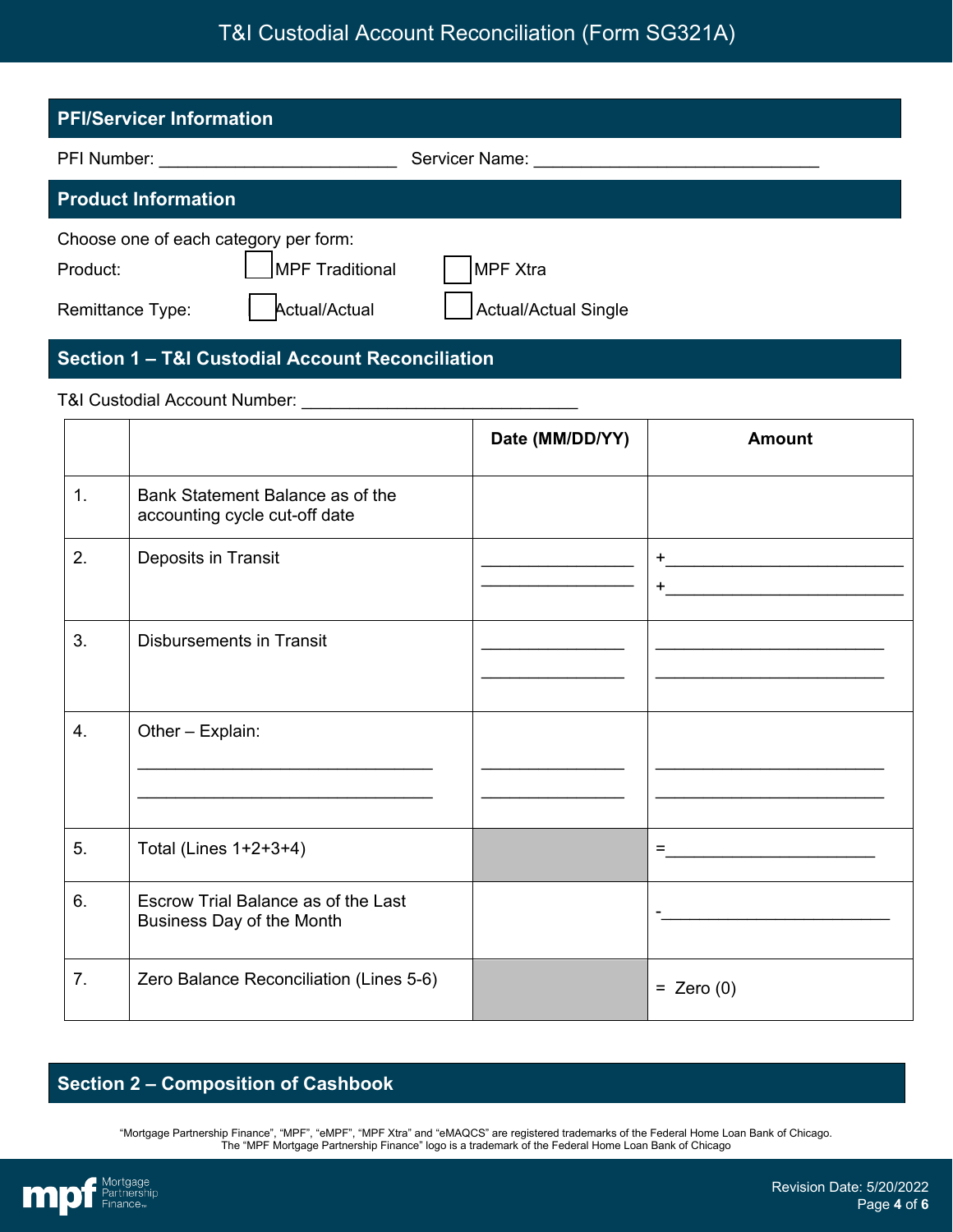# T&I Custodial Account Reconciliation (Form SG321A)

|    |                                      | Amount                                                           |
|----|--------------------------------------|------------------------------------------------------------------|
| 1. | <b>T&amp;I Funds</b>                 | $+$                                                              |
| 2. | <b>Advance to Cover Overdrafts</b>   | $+$ $-$<br><u> 1989 - Andrea Stadt Britain, fransk politik (</u> |
| 3. | <b>Insurance Loss Drafts</b>         | $+$                                                              |
| 4. | <b>Unapplied Funds Pending Use</b>   | $+$                                                              |
| 5. | <b>Buydown Funds</b>                 | $+$                                                              |
| 6. | Other (Explain)                      | $\pm$                                                            |
| 7. | Total (Must equal line 6, Section 1) |                                                                  |

## **Section 3 – Explanation of Line Items in Section 1 & Section 2**

| Insurance Loss Draft (Line 3, Section 2) |     |        |                                    |
|------------------------------------------|-----|--------|------------------------------------|
| <b>MPF Loan Number</b>                   | Age | Amount | Reason funds have not be disbursed |
|                                          |     |        |                                    |
|                                          |     |        |                                    |
|                                          |     |        |                                    |
|                                          |     |        |                                    |
|                                          |     |        |                                    |

| Unapplied Funds Pending Use (Line 4, Section 2) |     |        |                                       |                                 |
|-------------------------------------------------|-----|--------|---------------------------------------|---------------------------------|
| <b>MPF Loan Number</b>                          | Age | Amount | Reason funds have not<br>be disbursed | Expected date of<br>application |
|                                                 |     |        |                                       |                                 |
|                                                 |     |        |                                       |                                 |
|                                                 |     |        |                                       |                                 |

"Mortgage Partnership Finance", "MPF", "eMPF", "MPF Xtra" and "eMAQCS" are registered trademarks of the Federal Home Loan Bank of Chicago. The "MPF Mortgage Partnership Finance" logo is a trademark of the Federal Home Loan Bank of Chicago